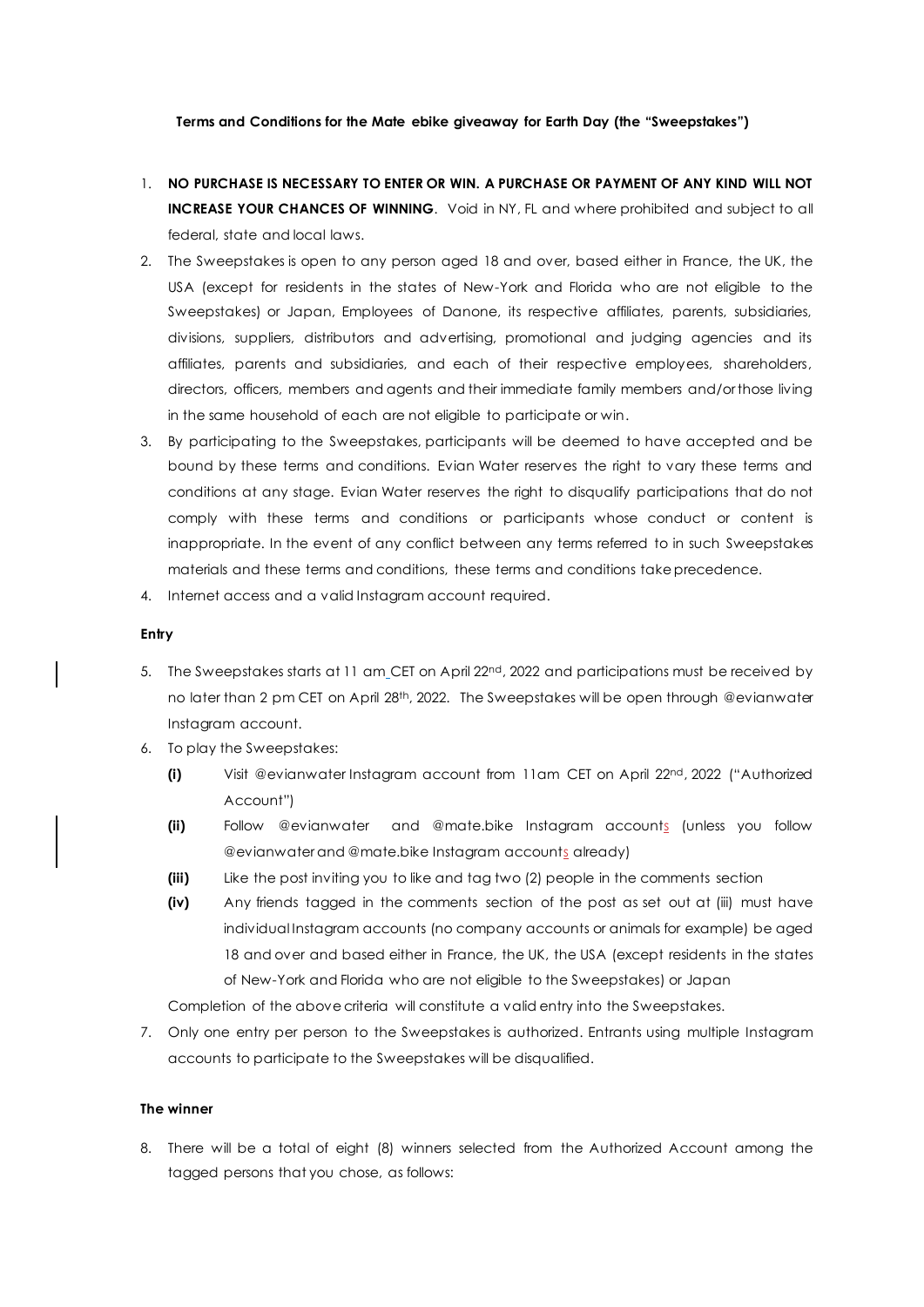a) Two (2) winners based in France

b) Three (3) winners based in the UK

c) Three (3) winners based in the USA (except residents in the states of New-York and Florida who are not eligible to the Sweepstakes)

e) Two (2) winners based in Japan

- 9. The winners will be chosen at random from all complete, eligible, properly submitted entries received before the end of the closing date. The draw on the Authorized Account will take place on April 29th, 2022 -and winners will be notified no later than 7pm CET that date.
- 10. Evian Water will make reasonable efforts to contact the winners by direct messaging their Instagram account within 24 hours to give full details about how to get the prize. We will provide the winners with a consent form, to include full mailing address, to be completed, signed and sent back by email to us in order for us to validate and send the prize to the winner. Any winner who fails to provide the completed consent form, including a mailing address, within 24hours of notification shall forfeit the prize.
- 11. If any e-mails or messages to the winners are unanswered within 48 hours from reception / returned as undeliverable / the winners refuse or are unable to provide eligible information, Evian Water reserves the right to select an alternative winner to award their prize to another participant.
- 12. The winners will be required to submit valid identification before receiving their prize and provide evidence proving that, to the reasonable satisfaction of Evian Water, they meet the criteria to be considered a winner.
- 13. The prizes will be sent to the selected winners at the discretion of Sponsor to a postal address provided by -the winners.

# **Prize**

- 14. Each winner will win one (1) limited edition of a beautiful evian pink ebikes with a bespoke bottle holder. Approximate retail value of each bike is \$3,000 USD. Total ARV of all prizes available is \$24,000 USD.
- 15. The winner must be aged 18 and over, based either in France, the UK, the USA (except residents in the states of New-York and Florida who are not eligible to the Sweepstakes) or Japan.
- 16. Valid identification/passport will be sought by Evian Water.
- 17. By participating in the Sweepstakes, participants and winners agree that each prize is awarded on an "as is" basis, and that neither Evian Water nor any of its subsidiary or affiliated companies, make any representations or warranties of any nature with respect to the prizes.
- 18. The winners are responsible for paying all associated costs that are not specifically mentioned in these terms and conditions, including (where applicable) taxes, insurance and all other incidentals. A 1099 tax form (preceded by a W-9 form) may be issued to winners in the USA.

### **General**

- 19. The name of the winners will be available by sending a direct message to @evianwater on Instagram within 1 month of the closing date.
- 20. Evian Water reserves the right to terminate, amend or extend the Sweepstakes.